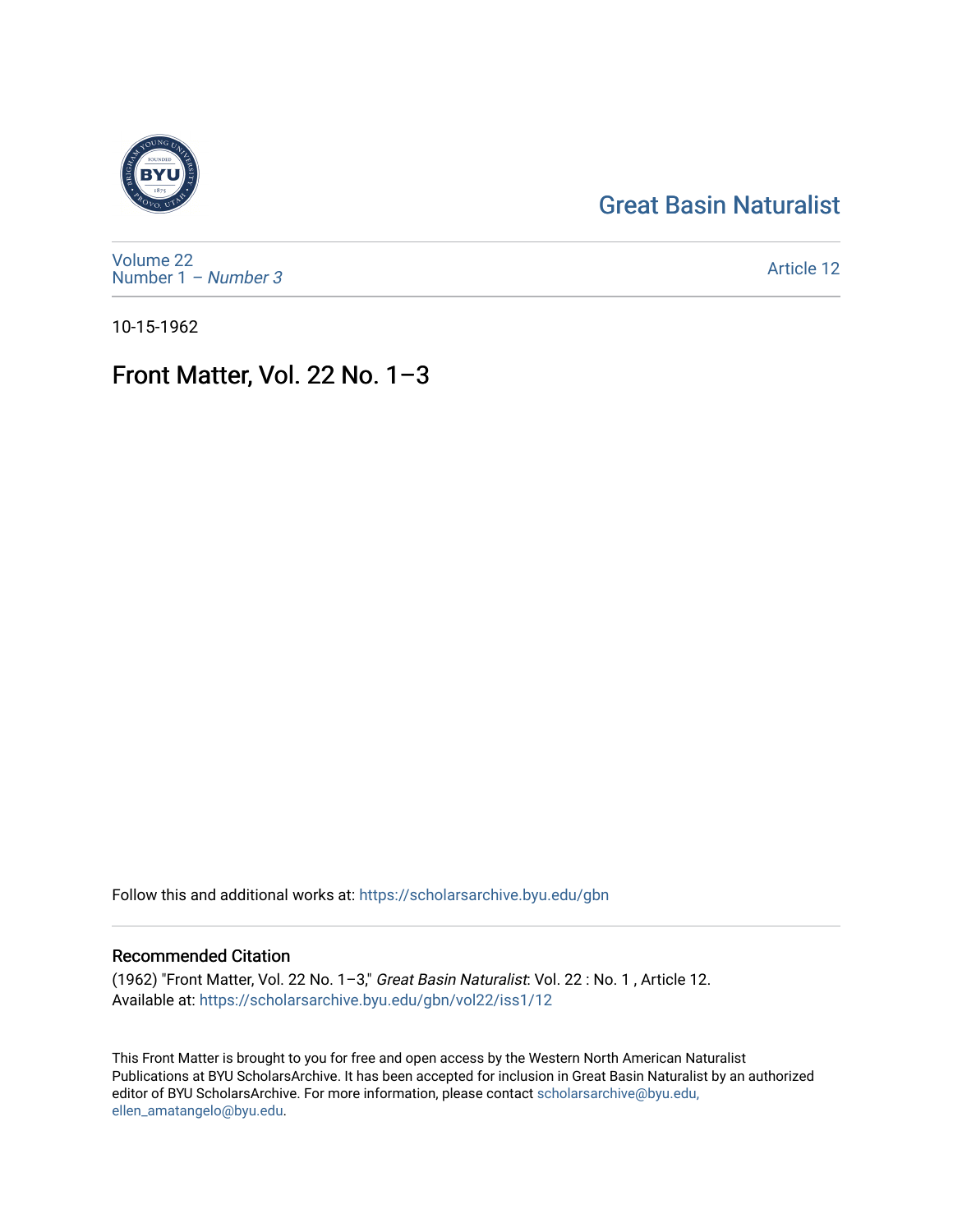The

# Great Basin nnunnust

### Volume XXII October 15, 1962 Nos. 1-3

TABLE OF CONTENTS

| Undescribed Species of Nearctic Tipulidae (Diptera). II.                                                           | 1  |
|--------------------------------------------------------------------------------------------------------------------|----|
| A New Mymecophilous Lacebug from Panama (Hemiptera:<br>Tingidae) Illustrated. By Carl J. Drake and Richard         | 8  |
| Studies in Nearctic Desert Sand Dune Orthoptera, Part V.                                                           | 12 |
| Wintering Habits of Some Birds at the Nevada Atomic Test                                                           | 30 |
| Bibliography of Utah Aquatic Biology No. II, by Earl M.                                                            | 32 |
| The Dytiscidae (Coleoptera) of Utah: Keys, Original<br>Citation, Types and Utah Distribution. By Russell D.        | 54 |
| Miscellaneous Taxonomic Notes on Scolytidae (Coleoptera).                                                          | 76 |
| Disturbance of Mammal Traps by Jack Rabbits. By Clive D.                                                           | 83 |
| Escalante and the Recognition of Ancient Lakes in the                                                              | 87 |
| A New Species of Eremaeus from the Western United States<br>(Acarina: Oribatei, Eremaeidae) Illustrated. By Harold |    |
|                                                                                                                    | 89 |



PUBLISHED BY BRIGHAM YOUNG UNIVERSITY